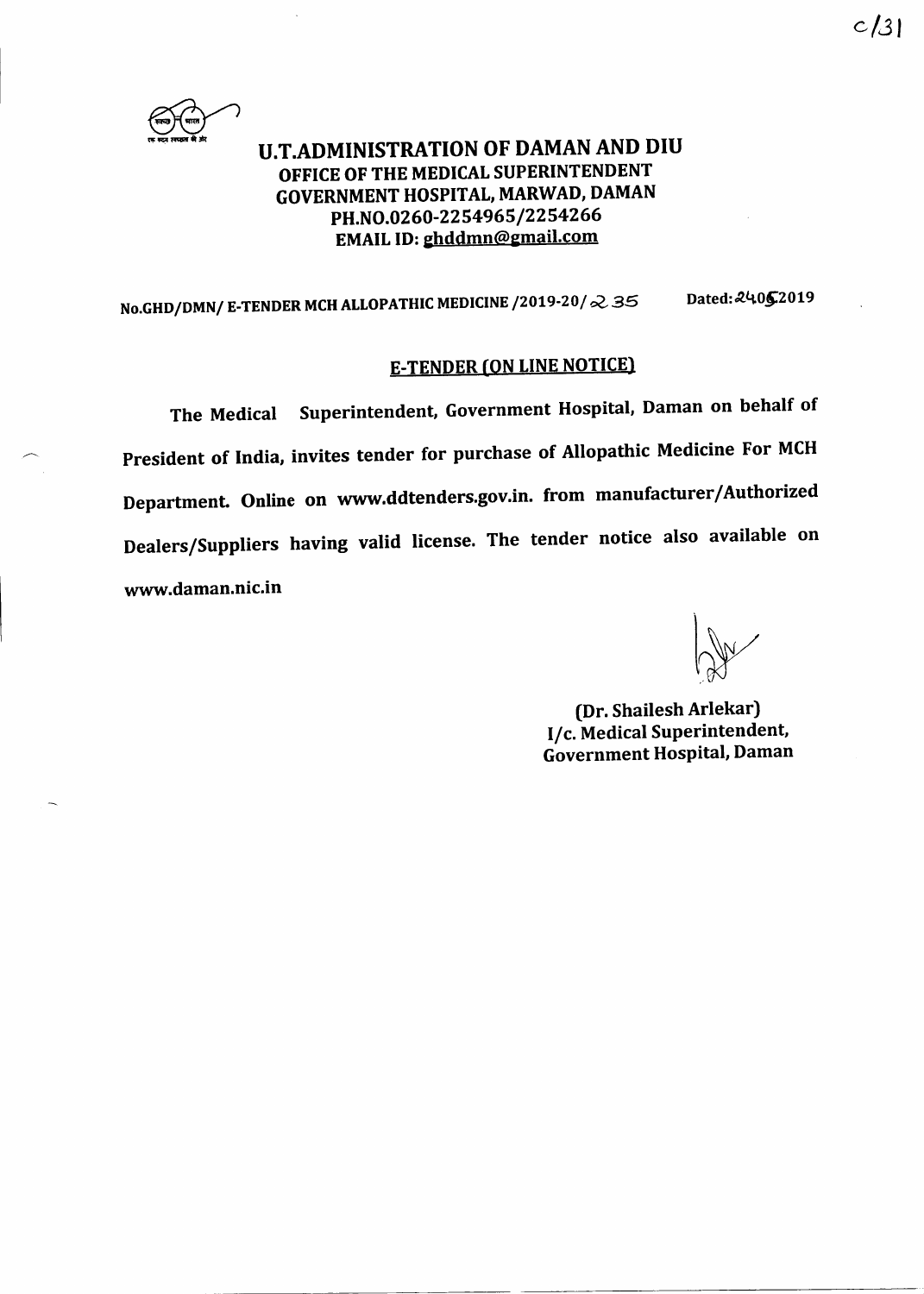## U.T.ADMINISTRATION OF DAMAN AND DIU OFFICE OF THE MEDICAL SUPERINTENDENT GOVERNMENT HOSPITAL, MARWAD, DAMAN PH.NO.0260-2254965/2254266 EMAIL ID: ghddmn@gmail.com

#### No.GHD/DMN/ E-TENDER MCH ALLOPATHIC MEDICINE /2019-20/235 Dated: 24.05.2019

#### **E-TENDER (ON LINE) NOTICE**

The Medical Superintendent, Government Hospital, Daman on behalf of president of India, invites tenders for following items through on -line on http: //ddtenders.gov.in from the manufacturer/Authorized Dealers/suppliers having valid License. The tender notice also available on www.daman.nic.in

| Sr.                                                                                               | <b>Description Items</b> | <b>Estimated</b> cost | EMD (in the  | <b>Tender fees</b> |  |  |
|---------------------------------------------------------------------------------------------------|--------------------------|-----------------------|--------------|--------------------|--|--|
| No.                                                                                               |                          |                       | form of FDR) | (Non               |  |  |
|                                                                                                   |                          |                       |              | refundable         |  |  |
| 01                                                                                                | Purchase of Allopathic   |                       |              |                    |  |  |
|                                                                                                   | Medicine for MCH         | Rs.8,07,000/-         | Rs. 24,210/- | Rs.2000/-          |  |  |
|                                                                                                   | Department at Government |                       |              |                    |  |  |
|                                                                                                   | Hospital, Daman          |                       |              |                    |  |  |
| Last date of downloading of on line tender documents: up to 14.06.2019 by 12.00 hours.            |                          |                       |              |                    |  |  |
| 14.06.2019 by 13.00 hours.<br>Last date of submission of online tender document: up to            |                          |                       |              |                    |  |  |
| 14.06.2019 at 15.00 hours.<br>On line opening of price Bid: If possible on                        |                          |                       |              |                    |  |  |
| Bidders have to submit price bid in Electronic format only on www.ddtenders.gov.in till           |                          |                       |              |                    |  |  |
| the last date and time for submission. Price bid in physical formant shall not be accepted in     |                          |                       |              |                    |  |  |
| any case.                                                                                         |                          |                       |              |                    |  |  |
| Submission of tender fees in the form of DD, EMD in the form of FDR and other supporting          |                          |                       |              |                    |  |  |
| documents i.e. copy of valid license from competent authority, copy of GST Registration           |                          |                       |              |                    |  |  |
| and copy of PAN/TAN of income Tax etc, and terms and condition duly signed in hard                |                          |                       |              |                    |  |  |
| copy as well as online to the undersigned by RPAD/Speed post/by hand on or before                 |                          |                       |              |                    |  |  |
| 14.06.2019 upto 15.30 hours, however, Tender Inviting authority shall not be                      |                          |                       |              |                    |  |  |
| responsible for any postal delay.                                                                 |                          |                       |              |                    |  |  |
| The tender inviting authority reserves the right to accept or reject any or all the tenders to be |                          |                       |              |                    |  |  |
| received without assigning any reasons thereof.                                                   |                          |                       |              |                    |  |  |
| Bidder shall have to post their queries on E-mail address: ghddmn@gmail.com on or                 |                          |                       |              |                    |  |  |
| before dated 14.06.2019 upto 11.00 hours.                                                         |                          |                       |              |                    |  |  |
| In case bidder needs any clarification or if training required for participating in online        |                          |                       |              |                    |  |  |
| tender, they can contact the following website.                                                   |                          |                       |              |                    |  |  |
| www.ddtenders.gov.in                                                                              |                          |                       |              |                    |  |  |
| www.daman.nic.in                                                                                  |                          |                       |              |                    |  |  |
|                                                                                                   |                          |                       |              |                    |  |  |
|                                                                                                   |                          |                       |              |                    |  |  |

\,In\$,/ vrA"v

(Dr. Shailesh Arlekar) Vc. Medical Superintendent, Government Hospital, Daman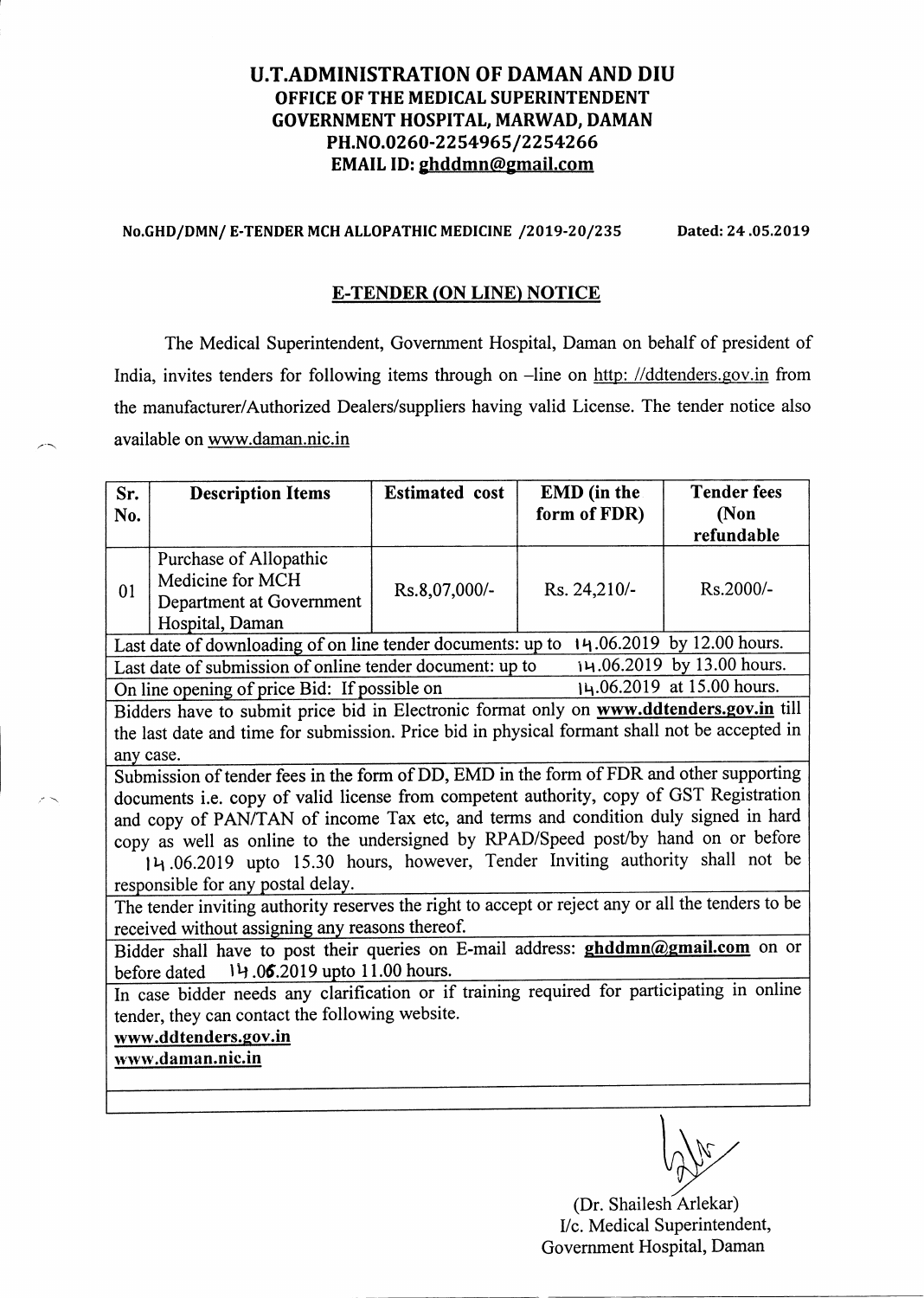## U.T.ADMINISTRATION OF DAMAN AND DIU OFFICE OF THE MEDICAL SUPERINTENDENT GOVERNMENT HOSPITAL, MARWAD, DAMAN PH.NO.0260-2254965/2254266 EMAIL ID: ghddmn@gmail.com

No.GHD/DMN/ E-TENDER MCH ALLOPATHIC MEDICINE /2019-20/235 Dated:24.05.2019

## TERMS & CONDITIONS

# Terms and Conditions for the "Purchase of Allopathic Medicine for MCH Department at Government Hospital, Daman."

# • **Instructions to Bidders :**<br>1) All Tender Documents

- 1) All Tender Documents can be downloaded free from the website https://ddtenders.gov.in
- 2) All bids should be submitted online on the website https://ddtenders.gov.in
- 3) The user can get a copy of instructions to online participation from the website https://ddtenders. gov.in
- The suppliers should register on the website through the "New Supplier" link provided at the home page, the registration on the site should not be taken as registration or empanelment or any other form of registration with the tendering authority. 4)
- The application for training and issue of digital signature certificates should be made at least 72 hours in advance to the due date and time of tender submission. s)
- 6) For all queries regarding tender specifications and any other clauses included in the tender document should be addressed to personnel in tendering office address provided below:

The Medical superintendent, Government Hospital, Daman- 396210 Tel.0260-2254965/2254266

- All documents scanned/attached should be legible / readable. A hard copy of the same may be send which the department will be use if required. Uploading the required documents in https://ddtenders.gov.in is essential. 7)
- The Bidder has to give compliance for each quoted product for any false /misleading statement in compliance found any time during the procurement process, the bid shall be out rightly rejected & EMD shall be forfeited. 8)

## Key dates:

| Bid document downloading Start Date | $\bullet$     | 25.05.2019             |
|-------------------------------------|---------------|------------------------|
| Bid document downloading End Date   | ÷             | 14.06.2019, 12:00 Hrs. |
| Last Date & Time for receipt of Bid |               | 14.06.2019, 13.00 Hrs. |
| Preliminary Stage Bid Opening Date  |               | 14.06.2019, 15.00 Hrs. |
| Technical Stage Bid Opening Date    | $\mathcal{L}$ | 14.06.2019, 16.00 Hrs. |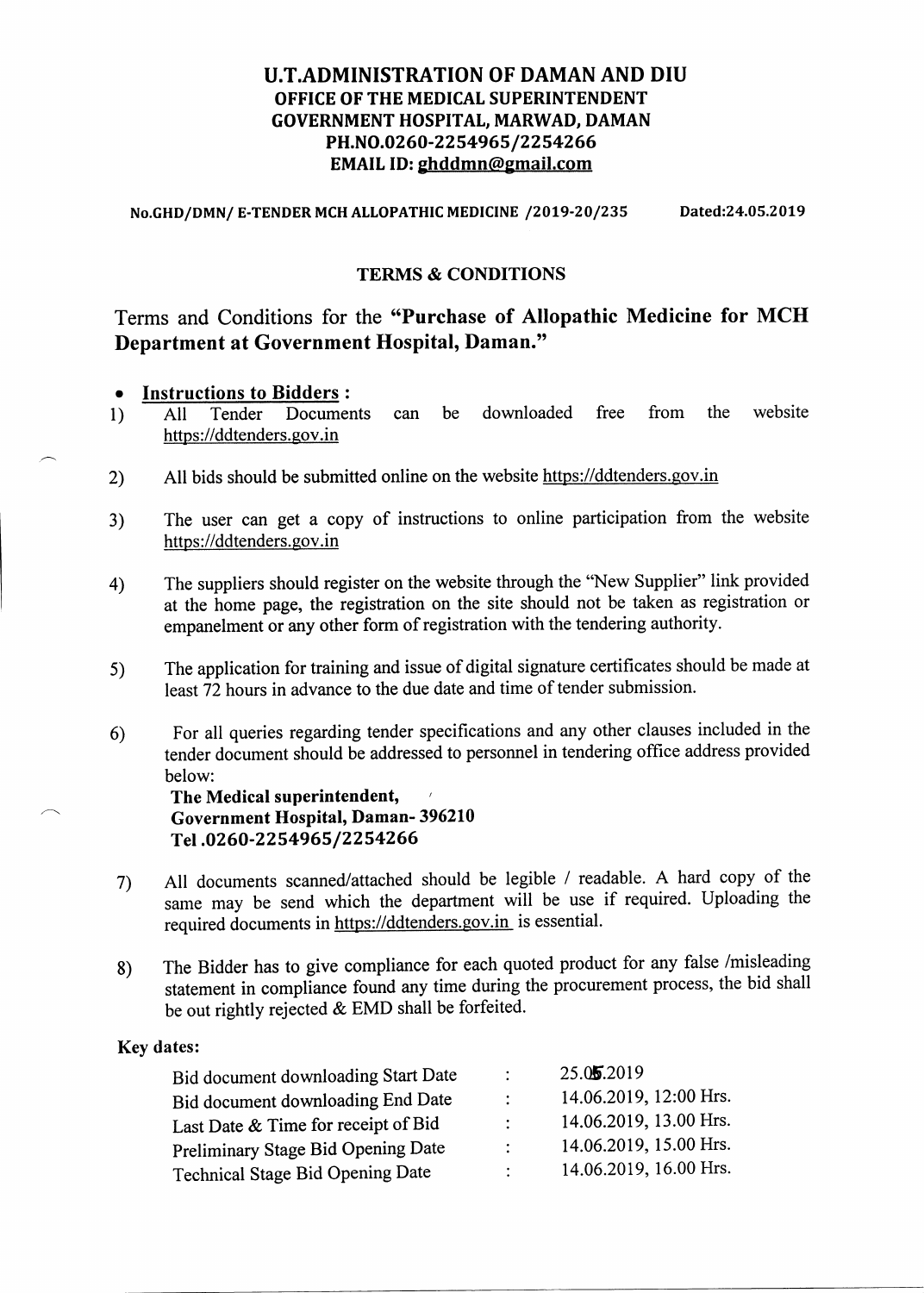The Tenders shall be submitted in two-bid system, wherein the Technical bid and Financial Bid is to be filled online on https://ddtenders.gov.in and the EMD and Tender Fee has to be submitted in Tender Box along with a covering letter. The envelope should be super scribing as "e-Tender - Sealed Cover of Bid for "Purchase of Allopathic Medicine for MCH Department at Government Hospital, Daman."

. The EMD and Tender Fees should be enclosed with BID only

#### Tender Fees (Non Refundable) Rs.2.000/- :

- a. The Tender Fees should not be forwarded by cash.
- b. The Tender Fees (Non Refundable) will be accepted only I n form of DD in favor of The Medical Superintendent, Government Hospital, Daman from any Nationalized or Scheduled Bank of India payable in Daman.
- c. All tenders must be accompanied by Tender fees as specified in schedule otherwise tender will be rejected.

# The Earnest Monev Deposit ( Refundable) Rs.24.210/- :

- a. A11 tenders must be accompanied by EMD as specified in schedule otherwise tender will be rejected.
- b. The manufacturing units who are placed in Daman are exempted for Earnest Money Deposit. For getting exemption, tenderer have to furnish valid and certified documents along with the tender, otherwise tender will be rejected.
- c. Any firm desires to consider exemption from payment of Earnest Money Deposit, valid and certified copies of its Registration with D.G.S. & D. should be attached to their tenders.
- d. EMD can be paid in either of the form of following:
	- i. A/c Payee Demand Draft<br>ii. Fixed Deposit Receipts
	- Fixed Deposit Receipts
	- iii. Bank Guarantee

In favor of The Medical superintendent, Government Hospital, Daman from any Nationalized or Scheduled Bank authorized by RBI to undertake Govemment Business.

- e. EMD should be valid upto 12 (fwelve Months) from the date of its issuance.
- f. EMD in any other forms will not be accepted.
- g. EMD/Security Deposit shall be liable to be forfeited in following circumstances:
	- Tender is rejected due to failure of supply the requisite documents in proper format or giving any misleading statement or submission of false affidavit or fabricated documents. 1.
	- In case, the contractor does not execute the supply order placed with him within stipulated time, the EMD of the contractor will be forfeited to the Government ii.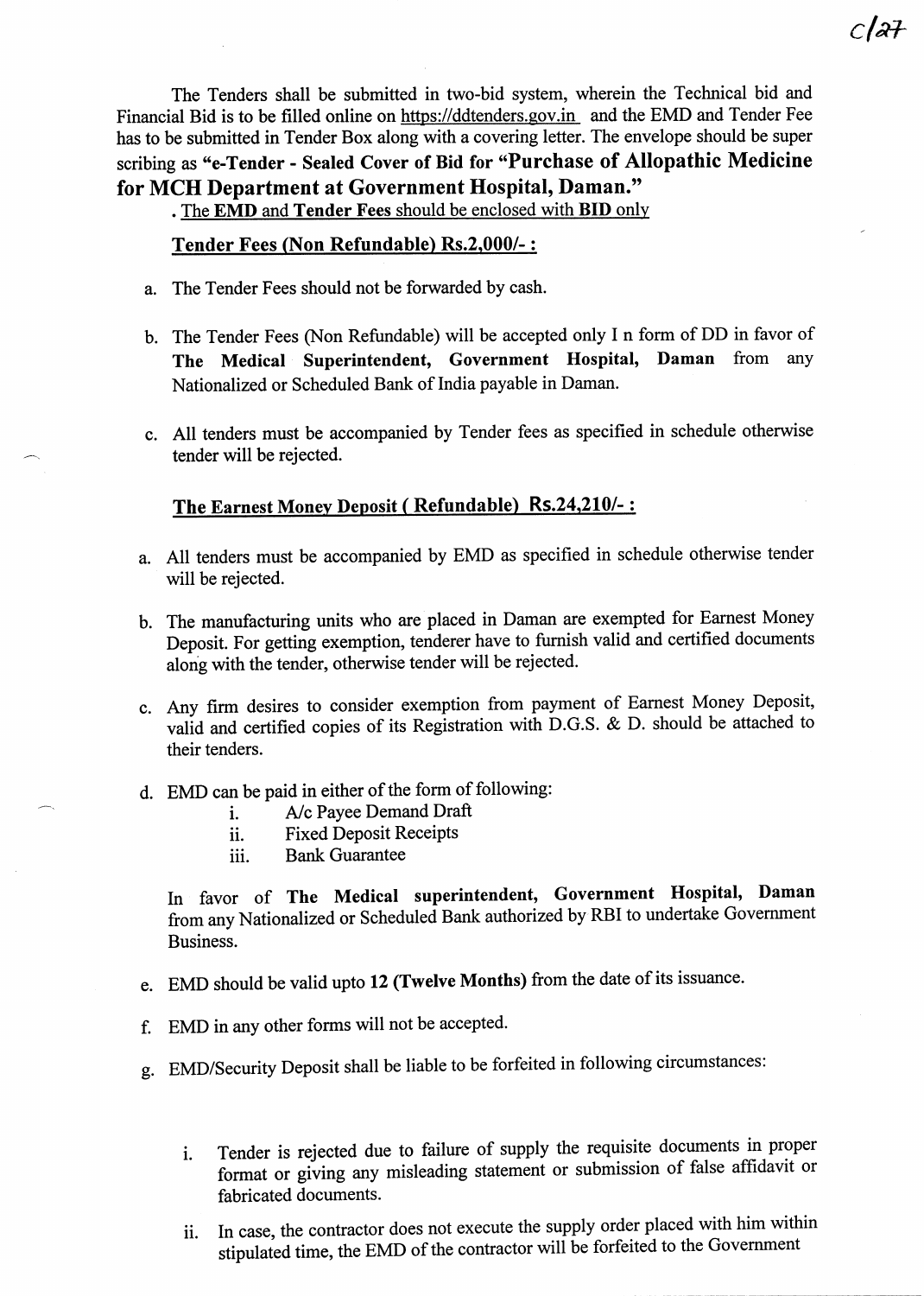and the contract for the supply shall terminated with no further liabilities on either party to the contract.

- iii. Tenderer fails to replace the goods declared to be not of standard quality or not conforming to acceptable standards or found to be decayed/spoilt.
- h. The amount of Eamest Money paid by the tenderer(s) whose tenders are not accepted will be refunded to them by cheque or Demand Draft (as may be convenient to the Tender Inviting offrcer if the amount is above Rs.200/-) drawn on any Nationalized or Scheduled Bank payable at Daman. Where this mode of payment is not possible the amount will be refunded at the cost of the tenderer.
- i. Only on satisfactory completion of the supply order for and on payment of all bills of the contactor, as to be admitted for payment, the amount of Security Deposit/Eamest Money will be refunded after expiry of guarantee/warranty period, if any, or any such date/period as may be mutually agreed upon.
- j. In case of failure to supply the store, materials etc. ordered for, as per conditions and I. In case of failure to supply the store, materials etc. offered for, as per contained the within the stipulated time, the name articles will be obtained from the tenderer who offered next higher rates or from any other s offered next higher rates or from any other sources, as may be decided by the tender inviting Officer and the loss to the Government on account of such purchases(s) shall be recovered from the former contractor Security Deposit/Earnest Money or bills payable. The contractor shall have no right to dispute with such procedure.
- k. The Earnest Money(s) paid by the tender(s) earlier against any tender(s) or supply order(s) is not adjustable with Earnest Money required by these conditions.

#### Securitv Deposit: (SD)

- a. The successful tenderer will have to pay within 10 days from the date of demand, an amount equal to 10% of the total value of articles, which may be ordered, as the amount of security deposit.
- b. Non receipt of Security Deposit within stipulated time will result in automatic cancellation of the order for supply without any intimation.
- c. The Security Deposit(s) paid by the tender(s) earlier against any tender(s) or supply order(s) is not adjustable with Security Deposit required by these conditions.
- d. In case of failure to replace the accepted and rejected articles from the supplies made, as mentioned in the conditions the loss undergone by the Government will be recovered from the contractor Security Deposit or payment due of any bill(s) to the extend required.
- e. The tender inviting officer will consider extension of time for remitting the Security<br>Deposit as demanded. However, in case of denial to consider such extension the contractor is bound to abide by the limit given and liable to make good for the loss made to the Government on account of his failure to abide by the time limit.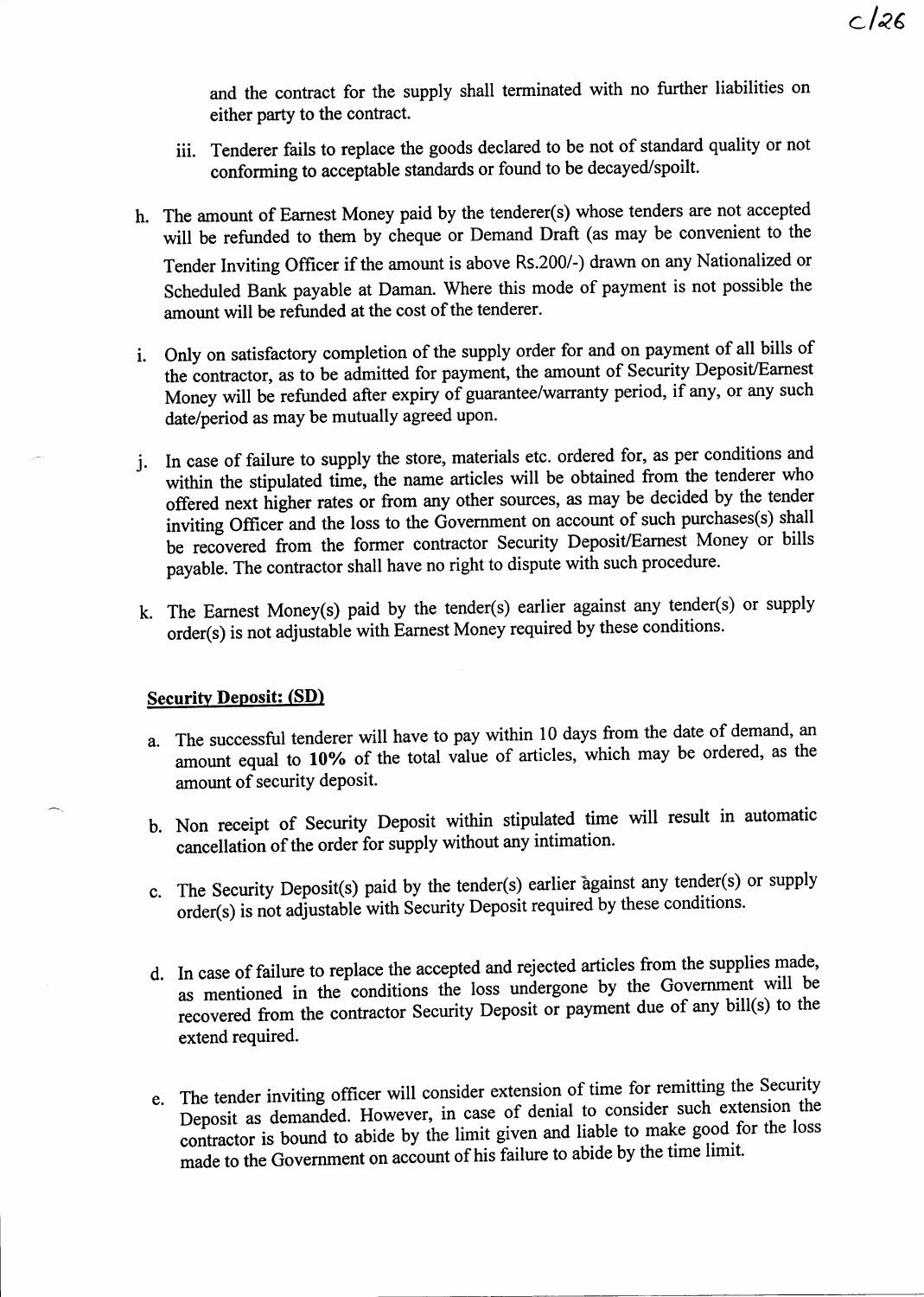# **Conditions of Contract:**

# 1. ACCEPTANCE OF TENDER:

- a. The tender is liable for rejection due to any of the reasons mentioned below:
	- i. Non-Submission of tender within stipulated time online.
	- ii. Submission of tender physically in the Office but not submifted online on https://ddtenders.gov.in
	- iii. Tender is unsigned or not initialed on each page or with unauthenticated corrections.
	- iv. Non-payment of Earnest Money Deposit (if not exempted).
	- v. Non-submission of required documents as mentioned in Annexure A&B.
	- vi. Conditional/vague offers.
	- vii. Unsatisfactory past performance of the tenderer.
	- viii. Items with major changes/deviations in specifications/ standard/ grade/ packing/ quality offered.
		- ix. Offering an accessory optional even though required to operate the instrument.
		- x. Submission of misleading/contradictory/false statement or information and fabricated/ invalid documents.
		- xi. Tenders not filled up properly.
	- xii. overwriting correction or erasures will be considered
- Any discount which the bidder wants to give has to be considered and total final bid amount has to be mentioned clearly in the price bid form on https://ddtenders.gov.in  $<sub>b</sub>$ .</sub>
- Discount offered after price bid opening will not be considered. c.
- The consolidated rates entered in the online website will be taken in to account for preparing price statements. However the tender who is found technically acceptable as well as lowest in terms of evaluated rates only is considered for placing the order. d.
- The Medical Superintendent, Govemment Hospital, Daman may seek any clarifications / explanation / documentary evidence related to offer at any stage from tenderer if required. e.
- f. The rate should be quoted in the prescribed form given by the department; the rate should be valid upto One Year from the date of tenderization.
- g. All/Taxes/Duties/Royalties Charges payable on the sales/transport & Packaging etc. within and/or outside the state shatl be payable by the supplier.
- h. The decision of the Tender Inviting Officer for acceptance/rejection of any articles supplied including the decision for equivalent specifications, standard and quality etc. of articles shall be final.
- i. The right to accept or reject without assigning any reasons or all tenders in part or whole is reserved with the Tender Inviting Officer and his decision(s) on all matters relating to acceptance or rejection of the tenders as a whole or in part will be final and binding to all.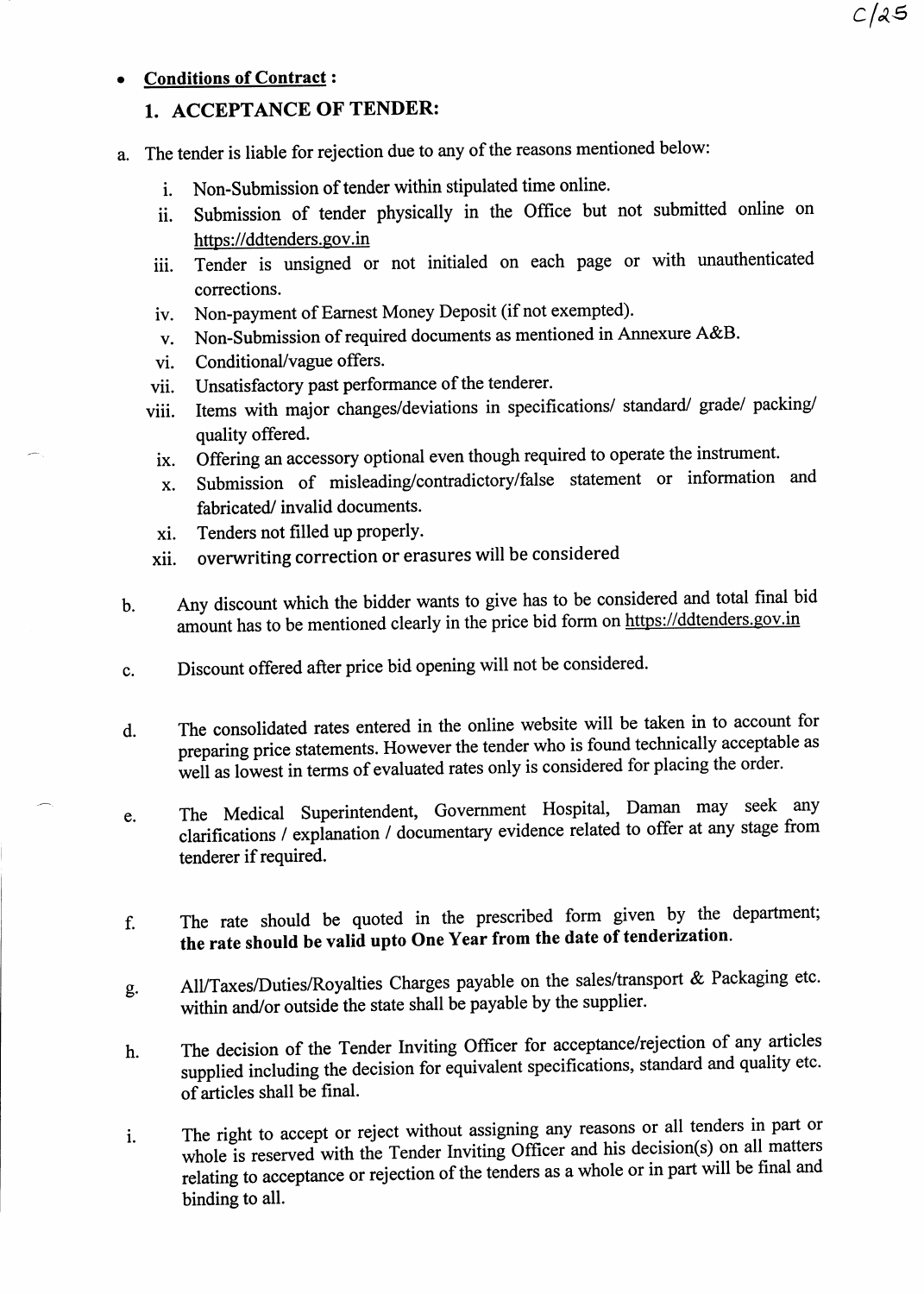- j. No separate agreement will be required to be signed by the successful tender(s) for the purpose of this contract for supply. Rates tendered/offered in response to the concerned Tender Notice shall be considered as acceptance of all above terms and conditions for supply for all legal purpose.
- k. The supplier must have at least 03 years experience of supplying such good and shall average annual turnover of Rs.2,42,100  $\prime$ - Suring last three year sending by A letter indicating last three financial year Turn over figure sand profit  $\&$  Loss Accounts should accompany with Technical Bid for Verification. Please note that the balance sheets should carry average annual financial turnover during last 3 years up to and should be at least 30% of the estimated cost.
- l. The rate(s) quoted should be strictly for free delivery at FOR Govt. Hospital Daman and will be valid and operative for supply orders issued within one year from the date of invitation of tenders.
- m. Rates quoted for items other than required specification/mark/manufacturer may not be considered. However, indigenous manufactures may quote their own makes provided the specifications/mark/manufacturer.
- n. The tendered should specify the name of the manufacturer for the item quoted by him along with catalogue of the item.
- o. Where specification / mark/ manufacture are not specifying by this office, the rates should be quoted only for the first class and standard quality only.
- p. Order once placed the department shall not take any responsibility of unloading the goods; the successful bidder has to make arrangements for unloading at the site.
- q. Bidder / its sister concems / companies where its Promoters / should not have ever been blacklisted in tender / supplies by any state/Central Govt . Bidder should submit affrdavit in this regard. The bidder should provide accurate information of litigation or arbitration resulting from contracts completed or under execution by him over the last five years. False affidavit would lead to blacklisting and termination of the contract at any stage. In such cases all the losses that will arise out of this issue will be recovered from the Tenderer / Confractor and he will not have any defence for the same. In case of bidder / principal is involved / penalized under any investigation of CVC or any State/Central Govt. Commission in relation to the similar work project issue; the bid will be out rightly rejected.
- r. The tendered quantity is tentative and actual purchase can be l0% less or more than the quantity put to tender for all items and the tenderer is bond to supply such requirement without any demur.
- s. Bidder should enclosed affrdavit to that bidder has not quoted lower price than this bid in any organization on a non judicial stamp paper of Rs.20/-
- t. The bidder should not have quoted price more than MRP in this tender to any Govt./Semi Govt./public sector undertaking.
- u. If at any time during the period of contract , the price of tendered items is reduced or brought down by any law or Act of the central or state Government or by the Bidder<br>himself, the Bidder shall br bound to inform the Government Hospital Daman, brought down by any law or Act of the central or state Government or by the Bidder immediately about such reduction in the contracted prices. Tender Inviting Authority is empowered to unilaterally effect such reduction in case the Bidder fails to notify or fails to agree for such reduction of rates.
- v. The supllied medicines and Drugs Should have the prescribed potency throughout the shelf life period as prescribed in the Drugs and Cosmetic Act 1940 and rules there under and in relevant Pharmacopoeias. The remaining shelf life of the item at time of delivery should not be less than  $\frac{1}{4}$  of the labelled shelf life.